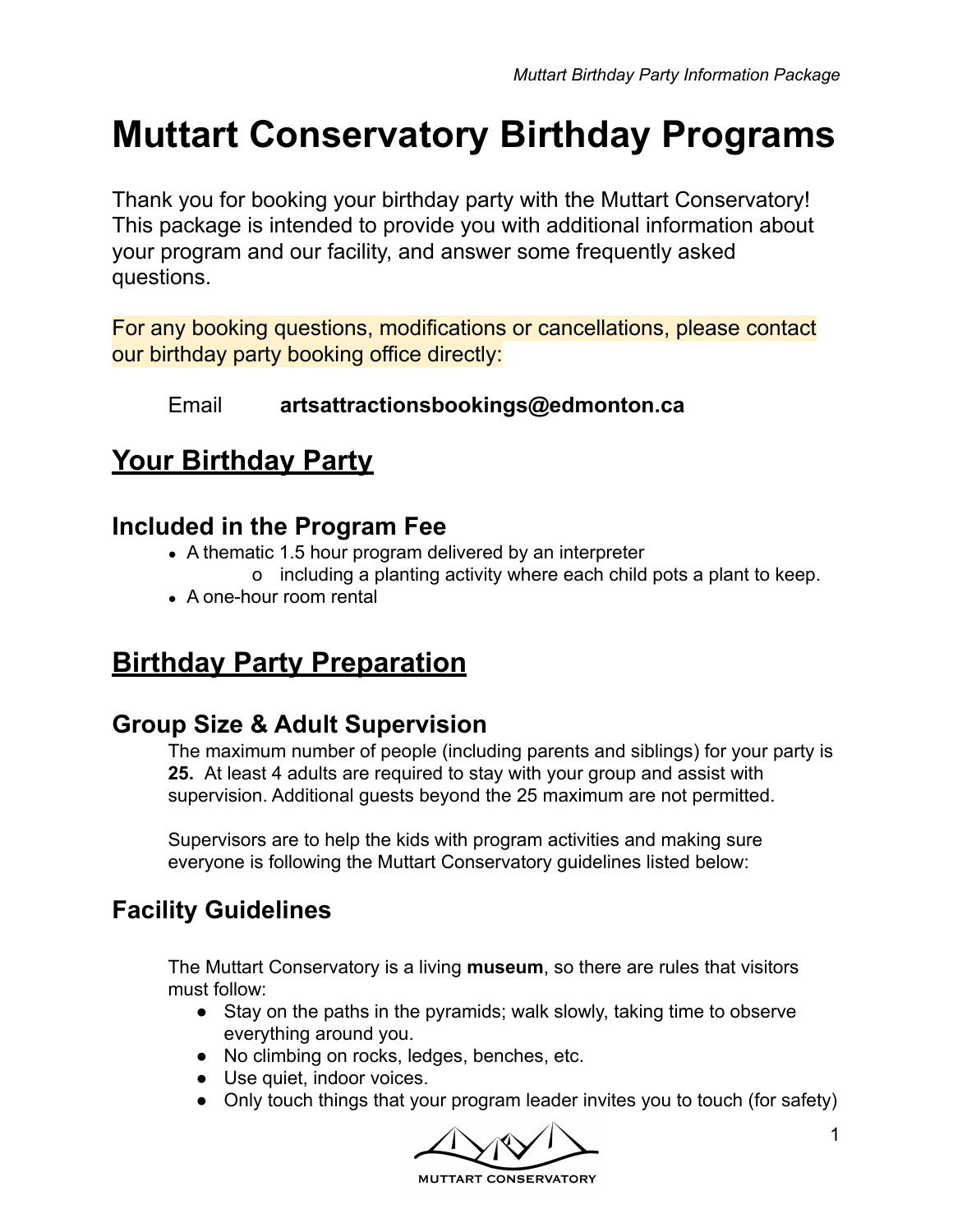- Don't pick any leaves, flowers, or fruit from the plants.
- Don't pick up leaves, flowers, or fruit that have fallen on the pathways sometimes these aren't safe and could irritate the skin, for example.
- What you see in the pyramids stays in the pyramids.
- No food or drinks allowed in the pyramids.
- Groups are responsible for cleaning up after themselves.
- Remember to:
	- o Put all garbage and recycling into the appropriate containers.
	- o Remove any leftover food, drinks, and decorations.
	- o Pack up all items and **be ready to leave the party room on time.**
		- There may be another program or rental using the room after you, so this is important.

### **Inclusion Needs**

To help us deliver the best program we can for your particular group, please inform us about students with inclusion needs in advance of the program if you think there's anything we should know to include all participants.

Inclusion needs may include:

- Learning disabilities
- Physical disabilities or limitations
- Medical conditions (especially plant-related allergies)
- Behavioural and sensory-related conditions



### **Clothing**

Please ensure children have comfortable, supportive shoes that can be worn throughout the program. In winter, we suggest participants bring indoor shoes to change into during the program since heavy winter boots can be uncomfortable inside. Some pyramids can be quite cool in the fall, winter, and early spring. Guests are advised to wear long sleeves and/or a sweater during these months.

### **What to Bring**

- Your party guests and a fun-filled birthday celebration spirit!
- Newspaper and plastic shopping bags are helpful in the winter time. Each child will pot a seedling to take home during the party, and in the cold winter months these items will help protect the plants on their way home.

### **Food**

You are responsible for supplying all food, drinks, plates, and cutlery for your party. There are no cooking facilities at the Muttart Conservatory, so all food must be prepared prior to the birthday party. If you are bringing food and/or drinks that you want to keep cool, we suggest you bring coolers for these items.

**MUTTART CONSERVATORY** 

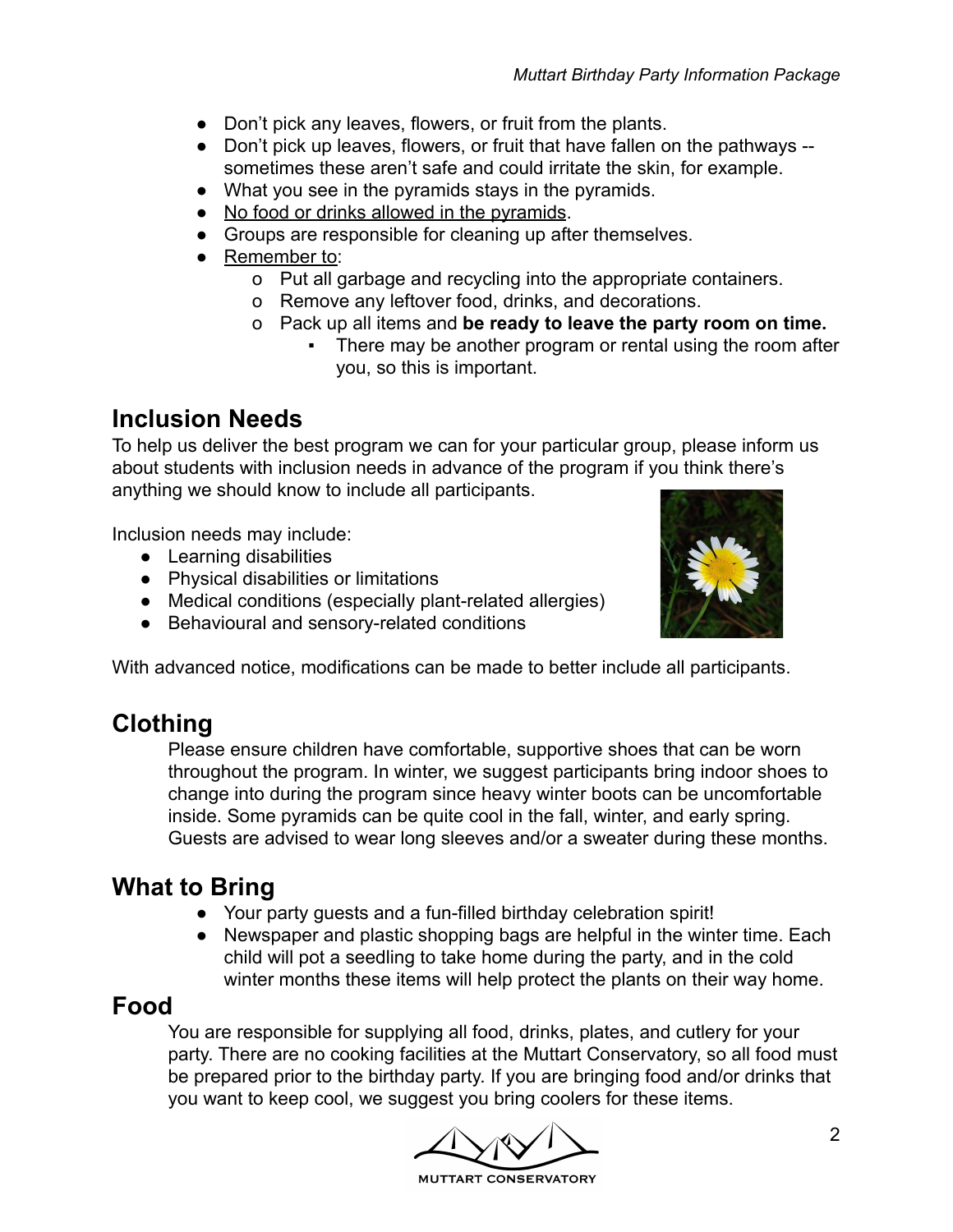Remember that you are responsible for cleaning up any food, drinks, or decorations that you bring and that you need to be ready to leave the party room on time (at the end of the room rental, as shown on your booking confirmation).

The café at Muttart, Culina, can provide catering for birthdays. Please contact them directly via email at catering@culinafamily.ca if you are interested in finding out more.

### **Decorations**

You may bring your own decorations for your party room, including:

- Tablecloths (we can supply reusable ones or you can bring your own)
- Table-top decorations
- Banners (hung with masking tape only)

The following items **are not** permitted:

- Balloons
- Sparklers
- Items needing to be tacked or nailed to walls
- Items needing to be hung from the ceiling

# **Program Cancellations**

All adjustments and cancellations must be provided in writing via email at:

#### **artsattractionslbookings@edmonton.ca**

- Programs run rain or shine
- Cancellations with 8 30 days' notice are subject to a fee of 50% of the program cost.
- Programs cancelled with less than 7 days' notice will be charged the full program fee.

# **Arrival Procedures**

The Muttart Conservatory is located at 9626-96A Street. Parking is provided at no charge in the main parking lot. Please meet your program leader at the main entrance before your program.

**MUTTART CONSERVATORY**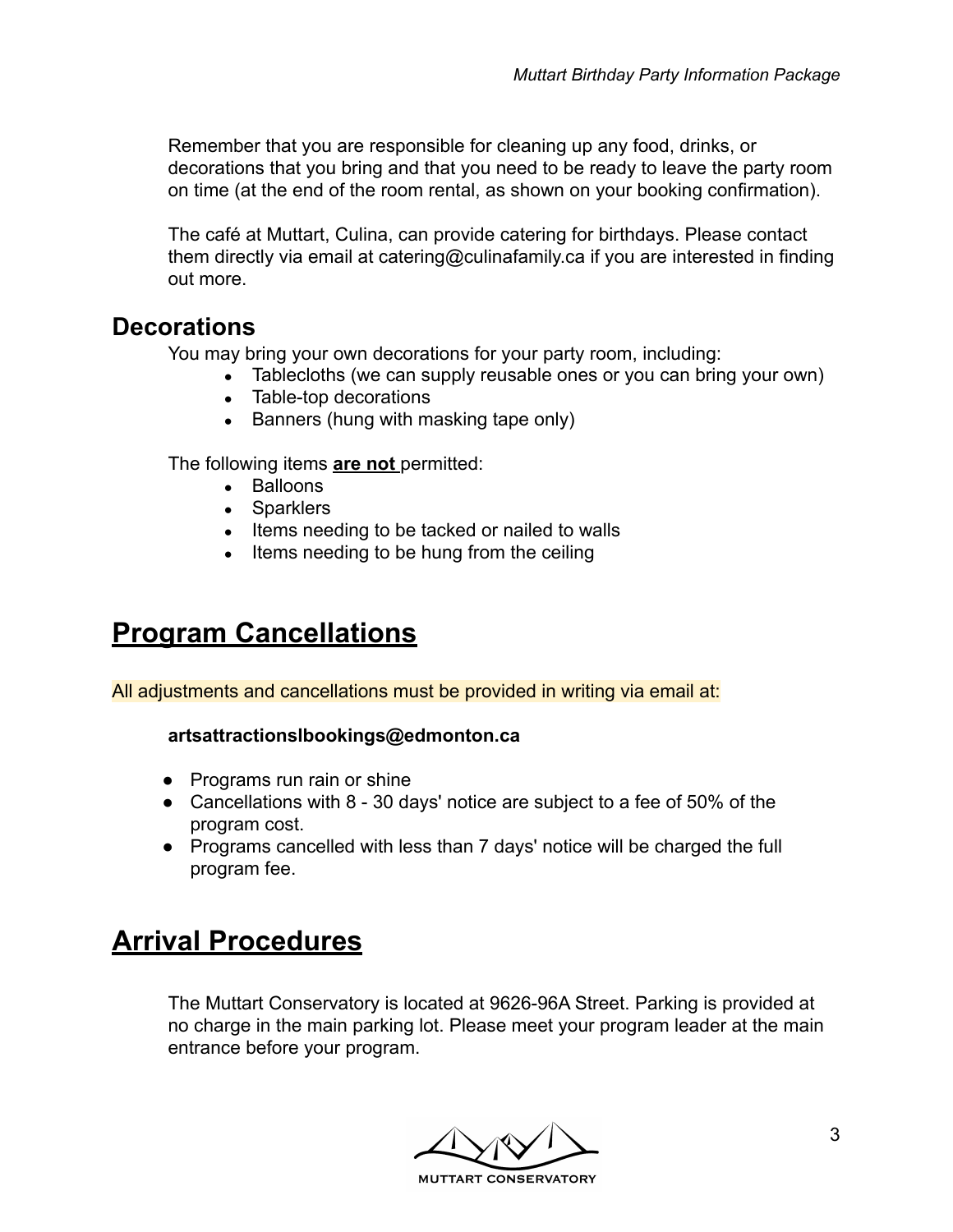### **Early Access to Site**

You can enter the facility 15-30 minutes before your program start time to bring in your supplies, food, etc. When you are contacted by a member of our team before your program date, tell them if you are planning on arriving early and we will inform your program leader.

### **Guest Arrival**

If the party is in the afternoon, guests arriving at Muttart should let the front desk staff know they are here for a birthday and they will be directed to the party room.

If the party is in the morning, ask your guests to arrive close to the official start time (5-10 minutes before). The program leader will temporarily open the front gate just before the program. The facility does not open to the public until 10am, so the front gate will be locked and guests will not be able to get in on their own. Ask your guests to call your cellphone when they arrive so that they can be let into the facility. This helps with guests that arrive late, too. You could also station one of the adult supervisors at the front gate to help your guests enter the facility.



**MUTTART CONSERVATORY**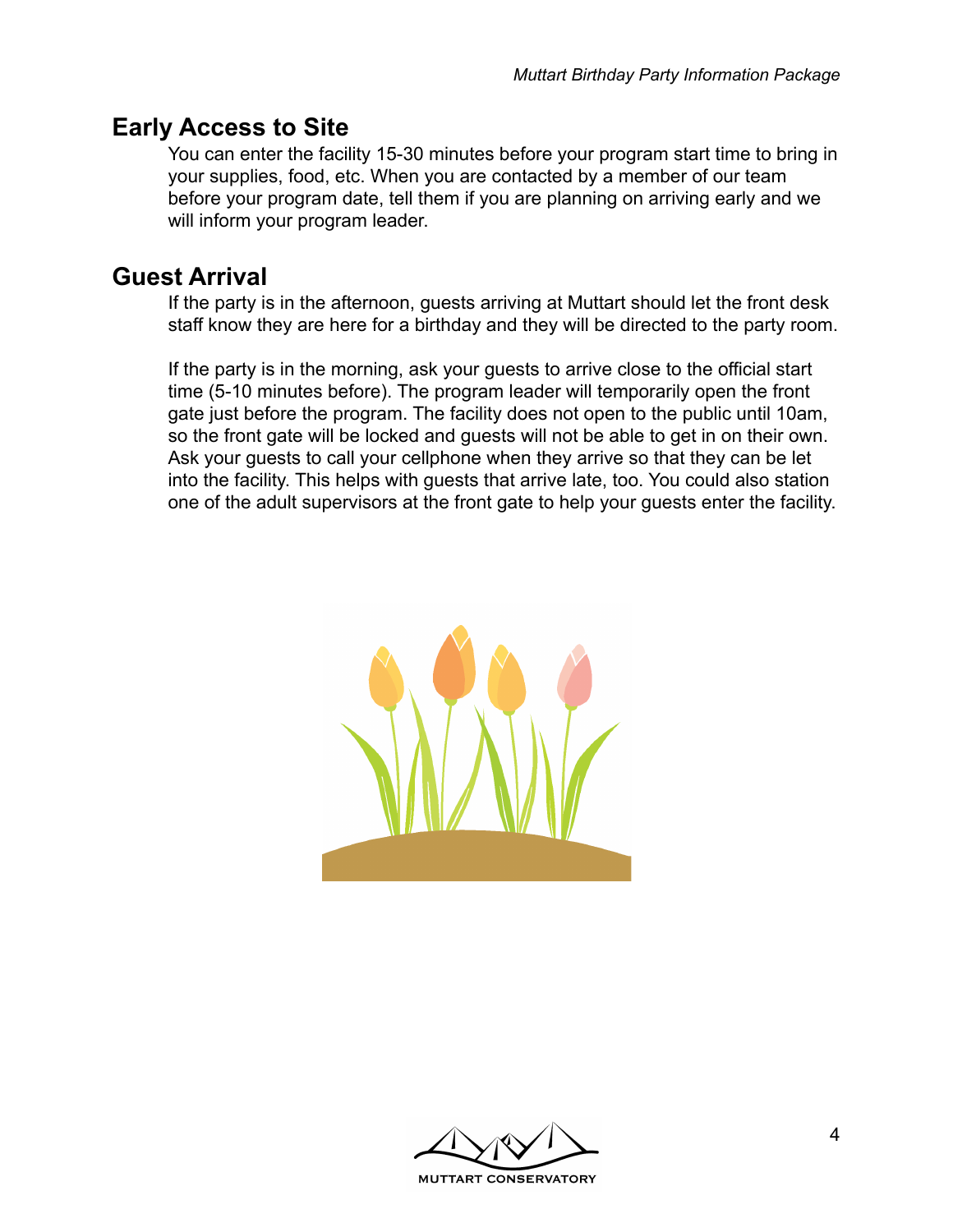# **Frequently Asked Questions**

#### **1) What happens if I need to end the program before it is scheduled to end?**

Please let your interpreter know prior to or at the start of the program when you would like the program to end, so that they will end the program with enough time to ensure the group is back in the party room for parents to pick-up their children.

#### **2) What happens if we arrive late?**

Your program will begin at the scheduled start time OR when you arrive at the Muttart Conservatory and are ready to begin. The program will end at the scheduled end time indicated on your booking confirmation sheet and cannot be adjusted the day of.

**3) What happens if my child is sick the morning of my program and I want to cancel/re-schedule?**

If you want to cancel and/or re-schedule your program for any reason, please refer to the Program Cancellation policy section.

#### **4) Do we have the room rental for the whole time?**

Yes. Food, presents, and other belongings can be left in the room during the 1.5 hour program of activities. Many of our program activities will take place outside of the room in other locations around the facility, so we will not be in the one room the entire time. We usually draw the doors closed when the party is out of the room. The rooms do not lock. Please bring small valuables, such as purses, with you.

#### **5) Do we need to clean up afterwards?**

Your interpreter will sweep the room after your party and put away the tables and chairs. Please be considerate and help our staff by ensuring that all garbage and recycling is placed into the correct receptacles. Additionally, please assist our staff with any large messes your group makes (i.e., spilled food/drink). If you need more paper towels, please ask your interpreter for some.

**6) Can parents/guardians enter the facility to drop-off/pick-up their child without paying admission?**

Yes. Ask parents/guardians to let the front desk staff know they are here to drop-off/pick-up a child for a birthday party.

#### **7) Can we have the room rental before the 1.5-hr program?**

Sorry, but the program activities must be done before the 1 hour room rental. The interpreter will be cleaning up the program activities while you have your rental time.

**MUTTART CONSERVATORY**